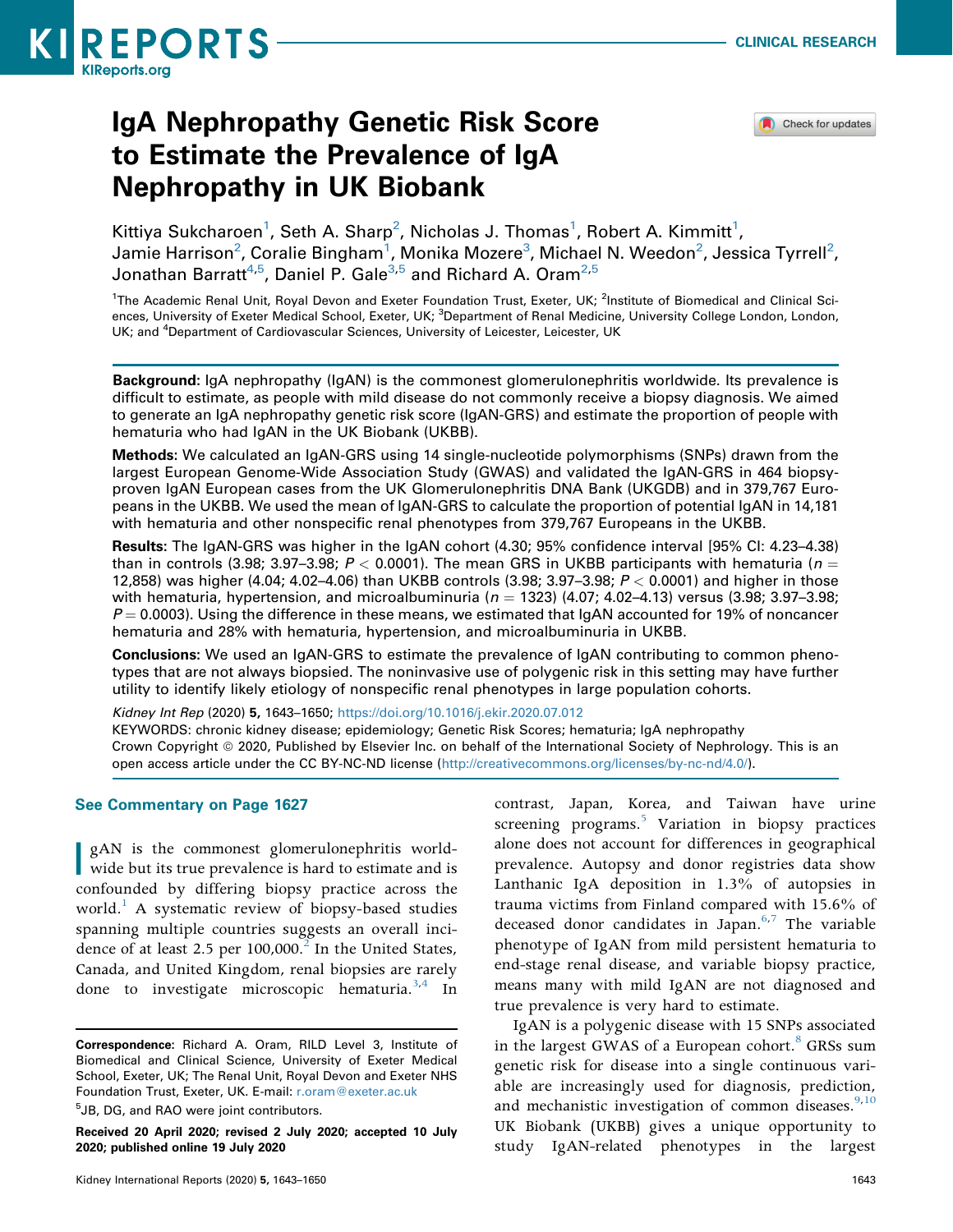population cohort. We recently used a Type 1 diabetes (T1D) GRS to identify undiagnosed T1D in the population of those older than 30 in the UKBB where misclassification of T1D is common.<sup>[9,](#page-6-8)[11](#page-6-10)</sup> We aimed to generate and validate an IgAN-GRS and use this to assess the excess IgAN genetic risk in people with hematuria and IgAN-related phenotypes<sup>[12,](#page-6-11)[13](#page-6-12)</sup> in UKBB, and then estimate the proportion of potential undiagnosed IgAN. Given that much of our knowledge on IgAN prevalence is derived from biopsy data, we aimed to assess the utility of an IgAN-GRS to estimate undiagnosed IgAN in those without a renal biopsy.

# METHODS

We generated IgAN-GRS from known SNPs associated with IgAN and validated the score with the 464 biopsy-proven IgAN cases from the UKGDB. We then generated the IgAN-GRS in 379,769 white European individuals in UKBB and assessed the score in phenotypes associated with IgAN: hematuria, hypertension, and microalbuminuria/proteinuria.

## UK Glomerulonephritis DNA Bank (UKGDB)

Individuals with biopsy-proven IgAN were genotyped at 318,127 SNPs using the Illumina (San Diego, CA) Sentrix HumanHap300 BeadChip, of which 302,210 passed quality control (>90% genotyping rate, minor allele frequency >0.05, Hardy Weinberg Equilibrium  $P > 0.001$ ). After quality control for ethnicity (using principal component analysis), genotyping rate, and excluding cryptic relatedness, estimated from identityby-state information (pi-hat  $> 0.125$ ), <sup>[14](#page-6-13)</sup> we genotyped 9 SNPs (rs10801555, rs6677604, rs9357155, rs2071543, rs1883414, rs4077515, rs11150612, rs3803800, rs241297) and imputed the remaining SNPs for 464 UK European patients. Genotypes for the remaining SNPs were imputed from nearby SNPs using the University of Michigan imputation server.<sup>15</sup>

#### UKBiobank

UKBB recruited more than 500,000 individuals aged 37 to 73 years from 2006 to 2010 across the United Kingdom. $16$  Recruitment was unselected.<sup>[17](#page-6-16)</sup> UKBB participants were genotyped with the UKBB Affymetrix axiom array. We studied 379,767 unrelated white Europeans, as those who self-identified as white European and confirmed as ancestrally "European" using principal components analyses of genome-wide genetic information.<sup>[17](#page-6-16)</sup>

All participants completed detailed self-report health questionnaires. We used directly measured blood pressure and albumin creatinine ratio (ACR) from baseline assessment. In UKBB, a continuous measure of ACR was derived using urinary measures of albumin

and creatinine. If albumin was  $\lt 6.7$  mg/l (the detection level of the assay in UK Biobank, [http://biobank.ctsu.](http://biobank.ctsu.ox.ac.uk/crystal/docs/urine_assay.pdf) [ox.ac.uk/crystal/docs/urine\\_assay.pdf\)](http://biobank.ctsu.ox.ac.uk/crystal/docs/urine_assay.pdf), then the albumin was set at 6.7 mg/l before the calculation of the ratio. Albumin was measured in the UKBB samples using immuno-turbidimetric analysis method (Randox Bioscience, Crumlin, UK) while creatinine was measured using enzymatic analysis method (Beckman Coulter, High Wycombe, UK). ACR variable was inverse normalized before analysis. Hypertension was defined by use of blood pressure–lowering medication or a systolic blood pressure of >140 or diastolic blood pressure >90.

We used primary and secondary diagnosis codes from hospital episodes from 1996 to 2015. Unspecified hematuria was derived from diagnosis codes for any hospital episode (International Classification of Diseases, 10th Revision [ICD10], R31) of hematuria in a hospitalized participant. Those with urological malignancy were excluded. UKBB individuals without a record of IgAN, or associated phenotype, diagnosis of chronic disease, and malignancy were used as controls.

## Genetic Risk Score

We generated the IgAN-GRS using 14 of 15 SNPs drawn from the largest GWAS in a European population $^{\circ}$  ([Supplementary Table S1](#page-0-4)). We excluded 1 associated variant (rs10086568) because of poor imputation  $(r^2)$  0.4) ([Supplementary Table S2](#page-0-4)). There was no proxy SNP to substitute the variant. It has been shown that SNP coverage at this locus is poor because of structural complexity, and the association signal is almost certainly mediated by copy-number variations (CNV) that are poorly tagged. $18$  Therefore, to include the full effect of DEFA variation in a GRS, one would almost certainly need to measure CNV at this locus, which has not been done in UKBB.

We generated the IgAN-GRS in all UKGDB and UKBB participants. The IgAN-GRS was calculated by summing the number of risk-increasing alleles at each SNP multiplied by the ln (odds ratio) for each allele divided by the total number of alleles. This assumes that each risk allele has a log additive effect on IgAN risk and allows for varying weight of contribution to IgAN dependent on the odds in GWAS. $19,20$  $19,20$ 

# Statistical Analysis

Stata was used for statistical analysis (version 14; StataCorp, College Station, TX).

We used  $t$  tests to compare IgAN-GRS between cases and controls and common UKBB phenotypes versus controls.

We validated the IgAN-GRS by comparing the mean GRS between UKBB and UKGDB IgAN cases. We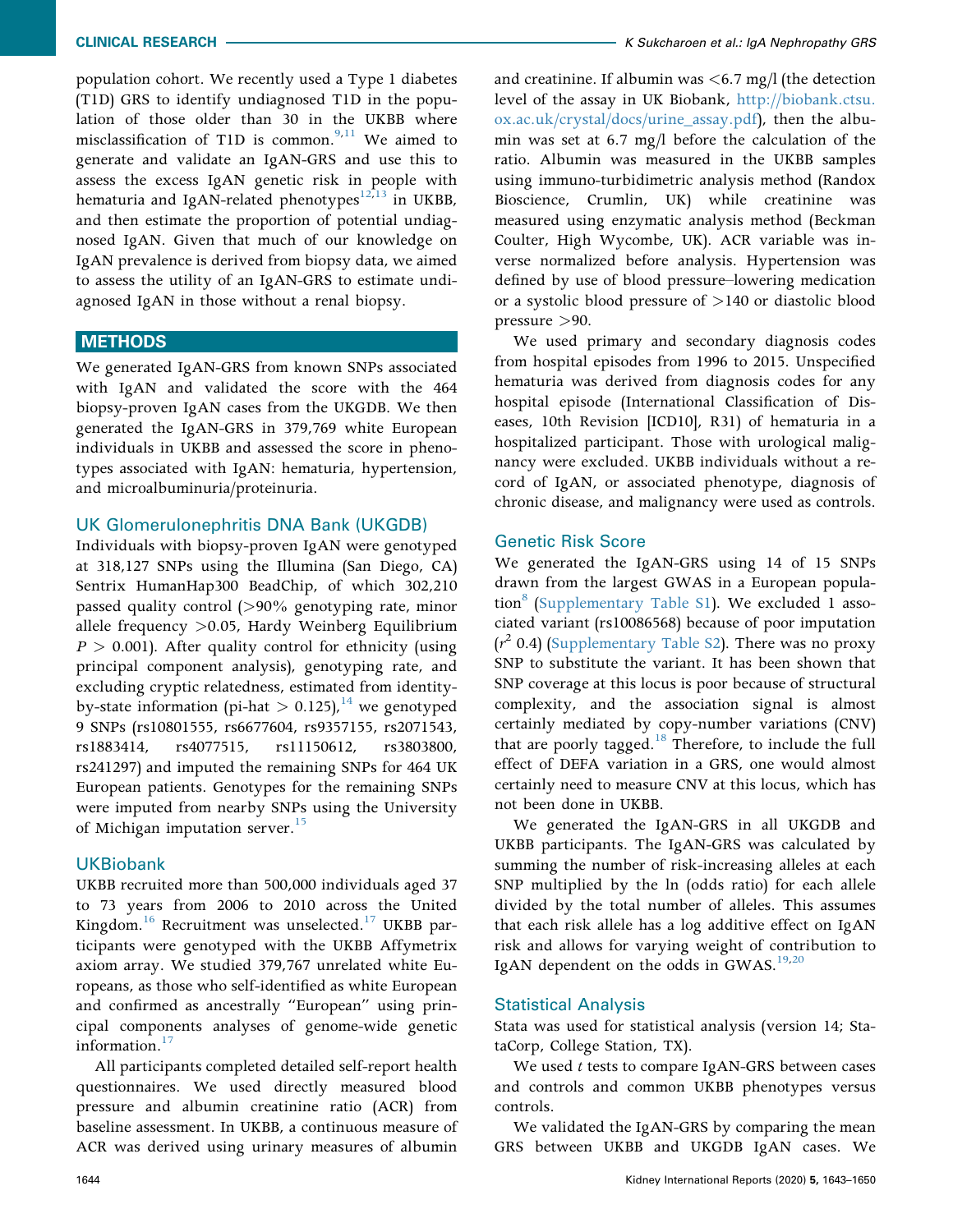<span id="page-2-0"></span>

Figure 1. Graph of estimated prevalence of IgA nephropathy (IgAN) in different mixture (hematuria, hypertension [HTN], microalbuminuria [micalb]) (with 95% confidence intervals represented by error bars). Controls: UK Biobank (UKBB) healthy individuals (without IgAN, hypertension, diabetes, albuminuria, renal disease). IgAN-related phenotypes: hematuria, hypertension, microalbuminuria. Cases: IgAN cases from UKBB and UK Glomerulonephritis DNA Bank (UKGDB) combined. Red numbers represent the genetic risk score (GRS) of phenotype that could be explained by IgAN calculated using the following formula: Proportion  $=$  (phenotype GRS – control GRS) / (IgAN-GRS – control GRS).

studied 151,103 control individuals (without hematuria, hypertension, and microalbuminuria), 12,858 with unspecified hematuria, 202,850 with hypertension, and 30,367 with microalbuminuria/proteinuria. We performed sensitivity analyses comparing the IgAN across gender and age and performed a regression of IgAN-GRS against the principle components used to define ethnicity. We calculated the reference mean IgAN-GRS as the combined mean of UKGDB and UKBB IgAN cases. We assessed the GRS in male and female individuals and different ages.

# Genetic Estimates of IgAN Prevalence

The proportion of potential IgAN cases within a phenotype was estimated from the mean GRS of the phenotype relative to controls and cases ([Supplementary Figure S1\)](#page-0-4), using the following equation: Proportion = (phenotype  $GRS$  – control  $GRS$ ) /  $(IgAN-GRS - control GRS)$ . The proportion of cases with suspected IgAN was then estimated using the preceding formula in cohorts with hematuria and hematuria, hypertension, and microalbuminuria/ proteinuria.

### Simulated Scenarios

We first visualized estimates of suspected IgAN prevalence made within simulated mixtures of known proportions of IgAN cases and controls. The mean IgAN-GRS of artificial mixtures containing 10%, 25%, and 50% of IgAN cases was evaluated as a phenotype GRS in the preceding formula [\(Figure 1\)](#page-2-0). For each

proportion, 1000 randomly generated mixtures were made, allowing the mean and 95% CIs around estimates $^{21}$  $^{21}$  $^{21}$  [\(Supplementary Figure S2](#page-0-4)). To calculate CIs using reference data, we bootstrapped around the point estimates generating 10,000 mixtures of equivalent size to the phenotype of interest.

#### Sensitivity Analysis

Four HLA SNPs, shown to contribute independently to genetic risk, were in partial linkage disequilibrium  $\text{(LD)}$   $(R^2: 0.65-0.92)$ . To test their contribution to the IgAN-GRS, we generated the IgAN-GRS using a subset of 11 SNPs (11 SNP score) with only the top SNP from this region included, and a 10 SNP score that excluded the 4 SNPs in high LD and a score based only on the strongest associated SNP.

# RESULTS

# Cases Versus Control

The IgAN-GRS was higher in people with an ICD-10 code of IgAN in UKBB with a mean GRS of 4.18 (95% CI: 4.01–4.35) and in UKGDB cases (mean: 4.34 [4.23–4.38]) compared with controls (3.98 [3.97–3.98], both  $P < 0.0001$ ). The GRS was similar between UKBB cases and UKGDB cases (4.18 vs. 4.34,  $P = 0.07$ ). The mean IgAN-GRS of the IgAN cases from both cohorts combined was 4.30 (95% CI: 4.23-4.38),  $n = 586$ ([Figure 1\)](#page-2-0). The IgAN-GRS was a modest discriminator of IgAN, ROC AUC of 0.6  $(0.57-0.62)$ ,  $P < 0.0001$ ([Supplementary Figure S3\)](#page-0-4).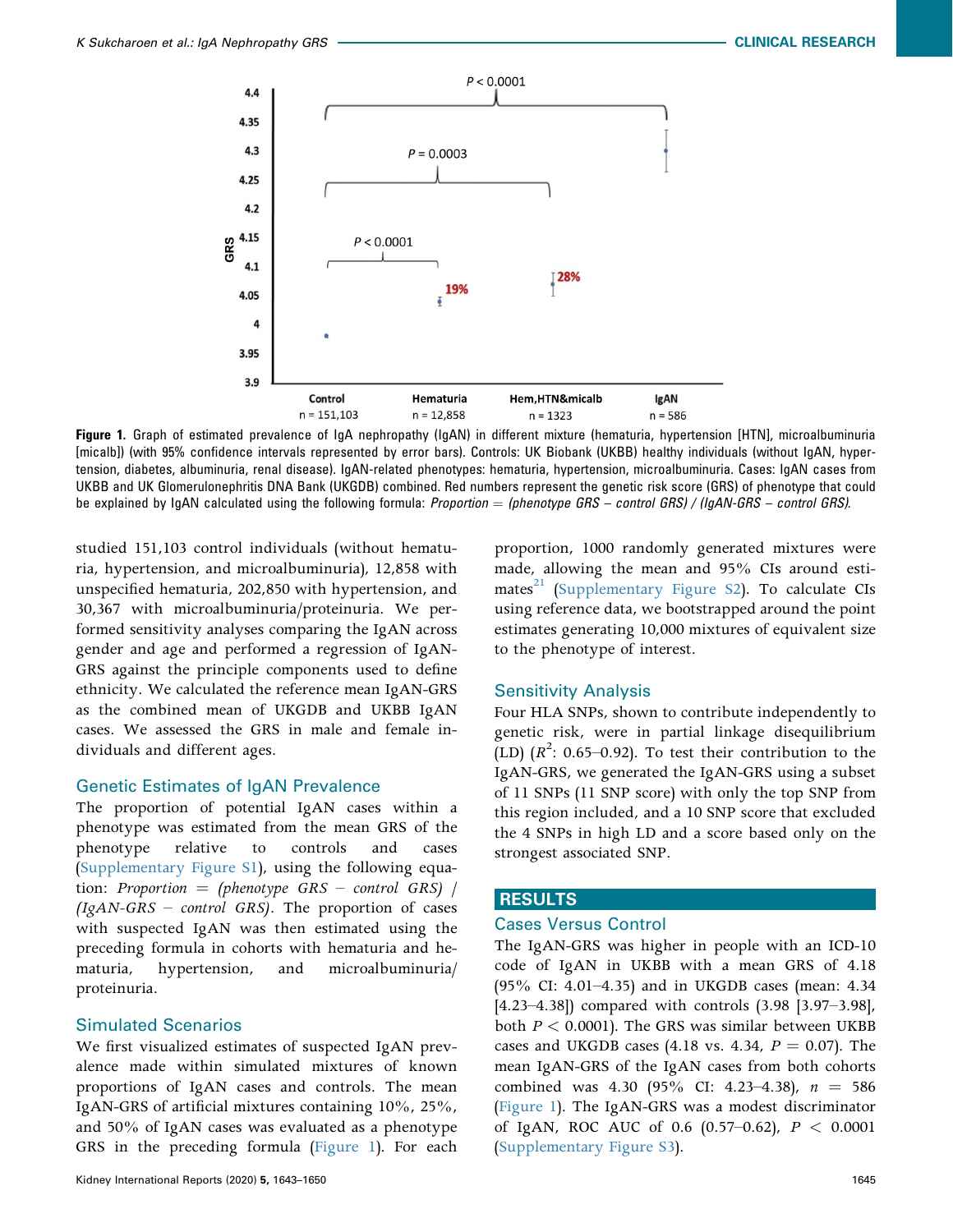<span id="page-3-0"></span>

Figure 2. Proof of concept. Simulated mixture of IgA nephropathy (IgAN) and UK Biobank (UKBB) control in different percentage mixture. Data are sampled with replacement from IgAN cases (UK Glomerulonephritis DNA Bank [UKGDM] and UKBB) and UKBB control to generate these mixtures. The mean genetic risk score (GRS) is then calculated (red) and the estimated prevalence was calculated using our equation. The simulation mixture matches the calculated estimated prevalence.

# Age and Gender

IgAN is known to be more common in male individuals and we observed this in UKBB IgAN cases (76% male). Male and female IgAN-GRS in IgAN cases were similar (4.16 vs. 4.23,  $P = 0.7$ ). There was no association of IgAN with the principal components (UKBB comparisons, [Supplementary Figures S4A](#page-0-4) and [S4B\)](#page-0-4) and when we adjusted for age, gender, and 5 principal components, the results were unchanged.

# Simulated IgAN Cohorts

In the 3 artificial mixtures containing 10%, 25%, and 50% of IgAN cases, the mean GRS was 4.01, 4.05, and 4.12, respectively. These GRS values relative to the mean GRS of controls (3.98) and cases (4.27) allowed estimates of IgAN proportion  $(\%)$  within the 3 artificial mixtures of 10% (95% CI: 2–18), 25% (17–33), and 50% (42–58), respectively [\(Figure 2](#page-3-0)).

# Investigation of Nonspecific Phenotypes in UKBB

The IgAN-GRS was higher in individuals in UKBB with an ICD-10 code for hematuria when compared with controls, hematuria GRS was 4.04 (95% CI: 4.02–4.06) compared with control GRS of 3.98 (3.97–3.98);  $P <$ 0.0001 [\(Figure 1](#page-2-0)). This gave an estimate of  $19\%$  (95%) CI: 13.7–24.3) of hematuria being accounted for by suspected IgAN. The GRS was slightly higher when we combined IgAN-associated phenotypes: hematuria, hypertension, and microalbuminuria/proteinuria ( $n =$ 1323) GRS 4.07 (95% CI: 4.02–4.13) versus 3.98 (3.97– 3.98);  $P < 0.0001$ . This gave an estimate of 28% (95% CI: 11.6–44.6) of hematuria hypertension and 11.6–44.6) of hematuria hypertension and microalbuminuria/proteinuria being accounted for by suspected IgAN ([Figure 3\)](#page-4-0).

A sensitivity analysis demonstrated that most of the association of the IgAN-GRS was explained by the HLA loci. The GRS in 11 SNP ([Supplementary Figure S5\)](#page-0-4) and the 1 SNP scores [\(Supplementary Figure S6\)](#page-0-4) were different between cases versus controls and in hematuria versus controls. The IgAN-GRS in the 10 SNP score was not different between cases versus controls.

# **DISCUSSION**

We have generated an IgAN-GRS in UKBB, shown excess IgAN genetic risk in people with hematuria, and used this to estimate potential undiagnosed IgAN. We estimated that 19% (2443) of white Europeans in UKBB with an ICD-10 code of unspecified hematuria, have suspected undiagnosed IgAN. Our simulated example highlights the validity of this approach and the CI around our estimates. Taking these findings together, our study highlights that disease-specific genetic risk scores may have utility at a population level to aid understanding of prevalence and associations of disease. With the expansion of numerous large datasets of clinical and genetic data, the utility of genetic risk scores to study undiagnosed disease is likely to increase, and the approach we have taken here could be used for other renal diseases and phenotypes.

The prevalence and incidence of IgAN vary geographically and estimates differ depending on detection from either biopsy or autopsy data. Differences between estimates from autopsy studies and biopsy studies suggest under-ascertainment of IgAN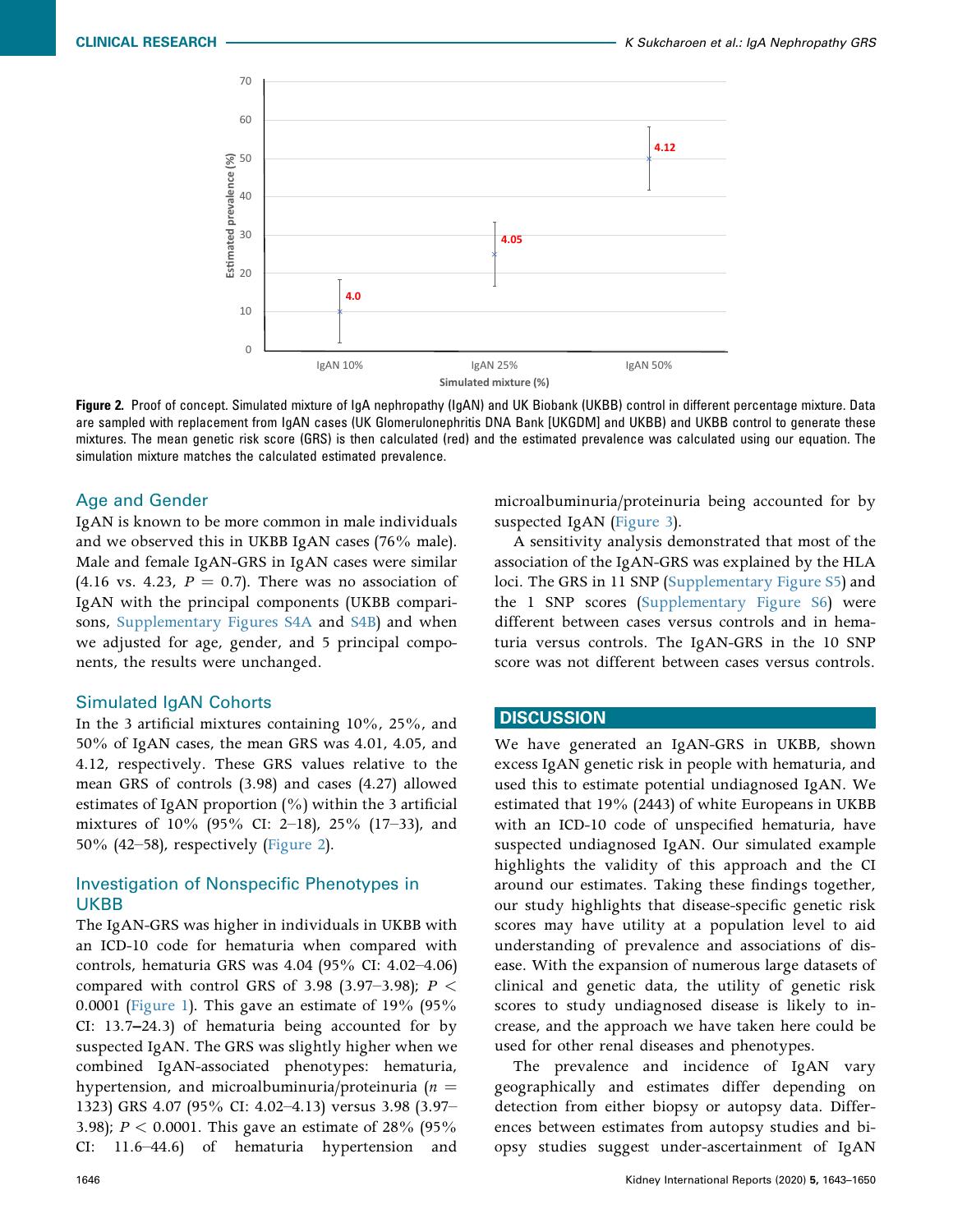<span id="page-4-0"></span>

Figure 3. Density plot demonstrating the distribution of IgA genetic risk scores of UK Biobank (UKBB) controls (green line,  $n = 151,103$ ) and IgA nephropathy (IgAN) cases (red line,  $n = 586$ ) from UKBB and the UK Glomerulonephritis DNA Bank cohort.

cases, which fits with variable biopsy practice worldwide and many people with mild IgAN features do not receive a biopsy diagnosis. Autopsy and donor registries additionally support at least some geographical variation of IgAN independent of biopsy practice. This is further substantiated by genome-wide reporting geospatial differences in prevalence of genetic susceptibility loci. $^{22}$  Our estimate of 19% of noncancer haematuria being explained by suspected IgAN is specific to the inclusion criteria of UKBB (such as age distribution, ethnicity, demographics, and healthy volunteer bias), but is still relevant to estimates of IgAN prevalence due to the paucity of biopsy data. Our estimate, which is much higher than the number with an ICD-10 diagnosis of IgAN, adds to current knowledge due to the difficulties of assessment by other means and highlights that many with mild disease may be undiagnosed. In addition, it highlights that this genetic method could be used to assess disease prevalence in a population when the phenotype is variable, nonspecific, and does not fulfill risk benefit criteria for a renal biopsy. An important consideration in the future may be to see if estimates of IgAN prevalence, using complementary methods (GRS analyses, hospital records, biopsy registries, public health screening strategies), are congruent within other populations. The methods we use here may be directly relevant to assessment of IgAN prevalence in American and East Asian populations that are also developing large population cohort biobanks.

Ours is the first renal study to apply the use of a GRS to a question of underlying disease prevalence, and a strength of the study is the size of the population studied. This is suited to a disease such as IgAN in which ascertainment of cases is variable and there are likely undiagnosed cases due to variable biopsy

practices. It also relies on robust genetic associations being described in GWASs. A recent hypertension  $GWAS^{23}$  $GWAS^{23}$  $GWAS^{23}$  of 1,000,000 people, 500,000 from UKBB, identified 535 novel blood pressure loci with several hits associated with renal disease, highlighting that undiagnosed renal disease may account for a proportion of hypertension and could potentially be explained, in part by common glomerular diseases like IgAN. The association of the 4 strongest IgAN loci with the hypertension GWAS support this finding.

GRSs are increasingly being assessed for utility in prediction, diagnosis, and common diseases.<sup>[24](#page-6-23)</sup> We recently showed that GRS can identify undiagnosed T1D in the population older than  $30^{10,11}$  $30^{10,11}$  $30^{10,11}$  and that a T1D GRS could aid diagnosis of T1D. Common disease GRSs such as cardiovascular disease<sup>[10](#page-6-9)</sup> and trait GRSs such as hypercholesterolemias can confer threefold increased risk of coronary artery disease in those with the highest polygenic burden.<sup>[25](#page-6-24)</sup> This may have utility to stratify individuals and groups of patients into risk groups with the potential to target treatment to highrisk groups<sup>26</sup> but depends on prevalence of disease and the ability to intervene in those with high risk. We showed that although there was a clear difference in mean IgAN-GRS in cases versus controls, the individual discriminative power of the IgAN-GRS generated was modest. This is in keeping with the relatively small amount of variance explained in IgA risk by known IgA variants. Our study highlights that a GRS that is not strongly discriminative at an individual level can still have utility at a population level to aid understanding of prevalence and associations of disease.

IgAN cases and controls have improved understanding of IgAN pathogenesis, and geospatial distribution. These studies have highlighted pathways important in intestinal immunity and inflammation. Associated loci include the HLA-DR, -DQ, and -DP SNPs and alleles $8,27$  $8,27$  that are critical to antigen presentation and adaptive immunity. IgA-associated HLA-DR and HLA-DQ alleles, and non-HLA alleles, demonstrate pleiotropy with a variety of autoimmune diseases, in particular inflammatory bowel disease, but also including T1D, rheumatoid arthritis, and ankylosing spondylitis. Associated genes include ITGAM and ITGAX that encode integrins marking intestinal dendritic cells, and DEFA genes that encode alpha defensins important in mucosal defense. Associated loci also point toward roles for NF-KB signaling (e.g.,  $CARD9^{28}$ ), defense against intracellular pathogens and complement activation (e.g.,  $CFHR3-CFHR^{29}$  $CFHR3-CFHR^{29}$  $CFHR3-CFHR^{29}$ ), and serum nonalbumin protein and IgA levels (*TNFSF13* locus).<sup>[28](#page-7-1)</sup> The association of risk allele frequency with geographic location points toward multilocus adaption to environment with helminth infection a potential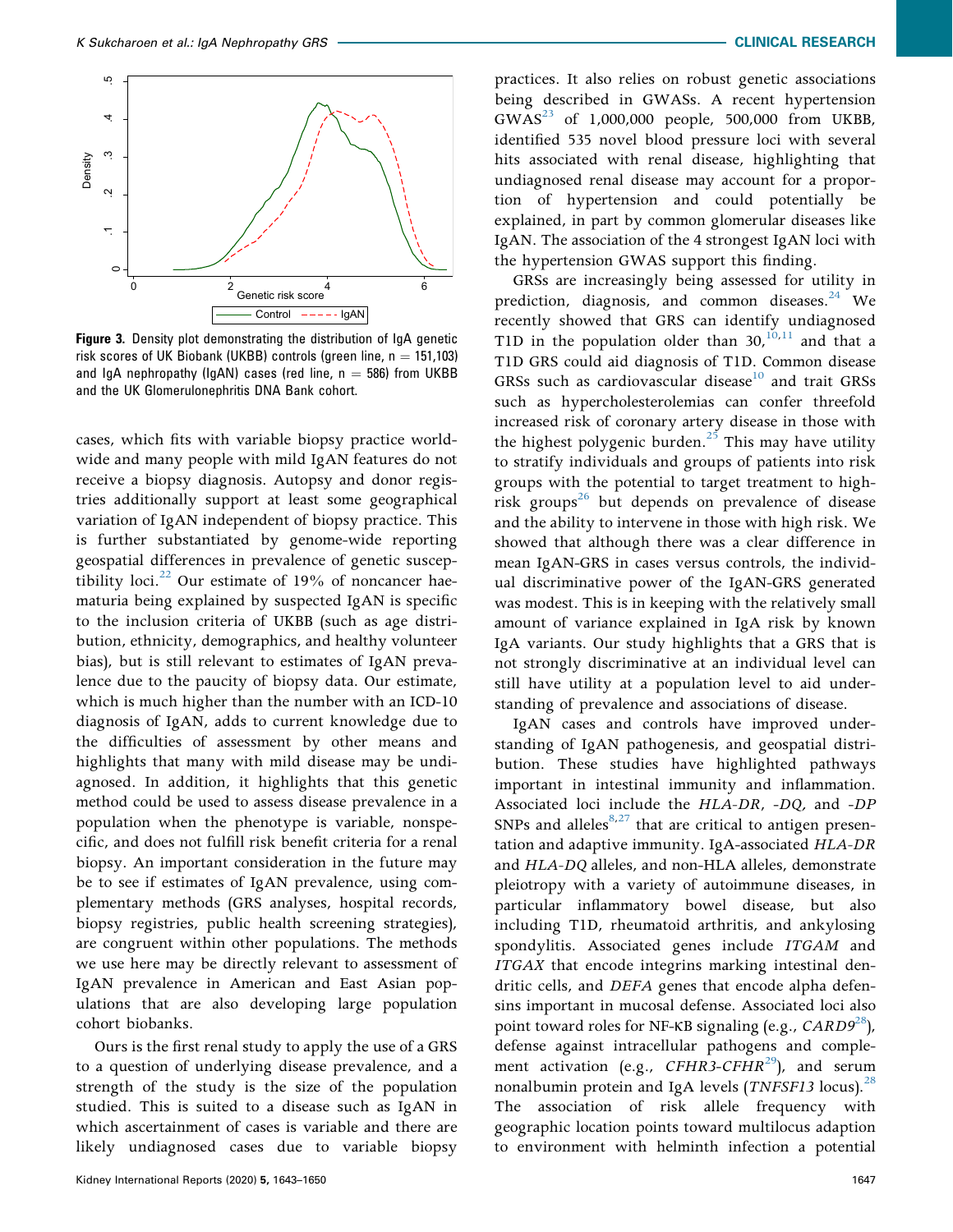source of selective pressure. As larger sample of IgAN cohorts are aggregated and as more detailed SNP array and sequencing data become available, it is likely that further mechanistic insights into IgAN disease will be made using GWASs.

# Limitations

UKBB is a voluntary study and participants are typically healthier and come from higher socioeconomic background compared with the general UK popula-tion.<sup>[30](#page-7-3)</sup> The identification of phenotypes and IgAN cases has come from self-report questionnaire and hospital ICD-10 codes, relying on the volunteer or the person inputting the data to be accurate. These could lead to an underestimation of the number of people with a diagnosis of IgAN. We were not able to use one known IgAN risk SNP, as it was not genotyped or imputable in the UKBB array data. We performed an analysis of IgAN-GRS using currently available published data; it is likely that as case-control GWASs increase in size and with better genome-wide coverage, newer risk loci and possibly newer approaches to GRS generation will be identified that could improve discriminative power of an IgAN-GRS and the precision around estimates of IgA disease within UKBB and other similar datasets. $^{21}$  $^{21}$  $^{21}$ 

Our sensitivity analysis suggested that the IgAN-GRS could be driven by the 4 HLA SNPs in high LD, the remaining 10 SNPs are not shown to be associated with hematuria. This may be due to the modest power of our sample size of cases, and the modest effect size of the non-HLA variants associated with IgAN. The HLA-DR-DQ region had the greatest number of overlapping associations and IgAN risk alleles within this locus confer increased risk of many illnesses<sup>[8](#page-6-7)</sup>; however, none that are known to cause hematuria. It is possible that the IgAN increasing HLA alleles may be enriched in those with hematuria for reasons other than IgAN, although this seems unlikely given the strong relationship with IgAN and hematuria.

It is possible that true underlying IgAN cases presenting only with hematuria have lower GRSs compared with cases with a biopsy-diagnosed IgAN, but this is not known. As our hematuria group was derived from ICD-10 codes and not urinalysis, it is possible that the number of people with hematuria in UKBB is an underestimate. However, if not all IgAN cases have hematuria in their electronic health record, this would lead to an underestimate of suspected IgAN because underascertainment of hematuria would increase the number with IgAN. If mild or undiagnosed disease is associated with a low IgAN-GRS, our estimates may further underestimate the true proportion of IgAN.

#### **Conclusion**

We have generated an IgAN-GRS that estimates that between 15% and 25% of unspecified hematuria within the UKBB population might have IgAN. This is the group that may not usually receive a renal biopsy or diagnosis. Our findings build on our assumption that the prevalence of IgAN may be an underestimate, based on biopsy registry.

This study has shown that GRS has a potential role in disease prevalence estimation in large populationbased cohorts. With larger GWASs, the GRS and its power can be improved. Future work could be done in investigation of other renal diseases with genetic component. Consideration should be taken with regard to pleiotropy, more research is needed to refine the method and investigate causation of IgAN.

## **DISCLOSURE**

All the authors declared no competing interests.

#### ACKNOWLEDGMENTS

This study was done with the UK Biobank resource (application 9072). UK Glomerulonephritis DNA Bank cohort. Piotr Słowiński, was consulted on the means method and helped with the simulation estimates and calculation. KS is funded by an Nation Institute for Health and Research (NIHR) Academic Clinical Fellowship. SAS is supported by a Diabetes UK PhD studentship (17/0005757). RAO is supported by a Diabetes UK Harry Keen Fellowship (16/0005529) MNW is supported by the Wellcome Trust Institutional Support Fund (WT097835MF). The views expressed are those of the authors and not necessarily those of the National Health Service (NHS), the NIHR, or the Department of Health.

#### AUTHOR CONTRIBUTIONS

RAO, MNW, and KS designed the study. SAS, JH, JT, and MNW generated the genetic risk score. NJTconsulted on the means method. DG and JB provided the UKGDB cohort for validation. MM imputed the UKGDB data. KS, RK, JH, MNW, RAO, CB, NJT, JT, DG, and JB analyzed the data. KS wrote the first draft of the report. All authors reviewed the draft and contributed to the revision of report.

#### SUPPLEMENTARY MATERIAL

#### [Supplementary File \(PDF\)](https://doi.org/10.1016/j.ekir.2020.07.012)

Table S1. SNPs used to generate IgAN genetic risk score and their basic information.

Table S2. SNPs used to generate IgAN genetic risk score and their imputation  $r^2$ .

Figure S1. Density plot demonstrating the distribution of controls, hematuria, and IgAN cases. The arrows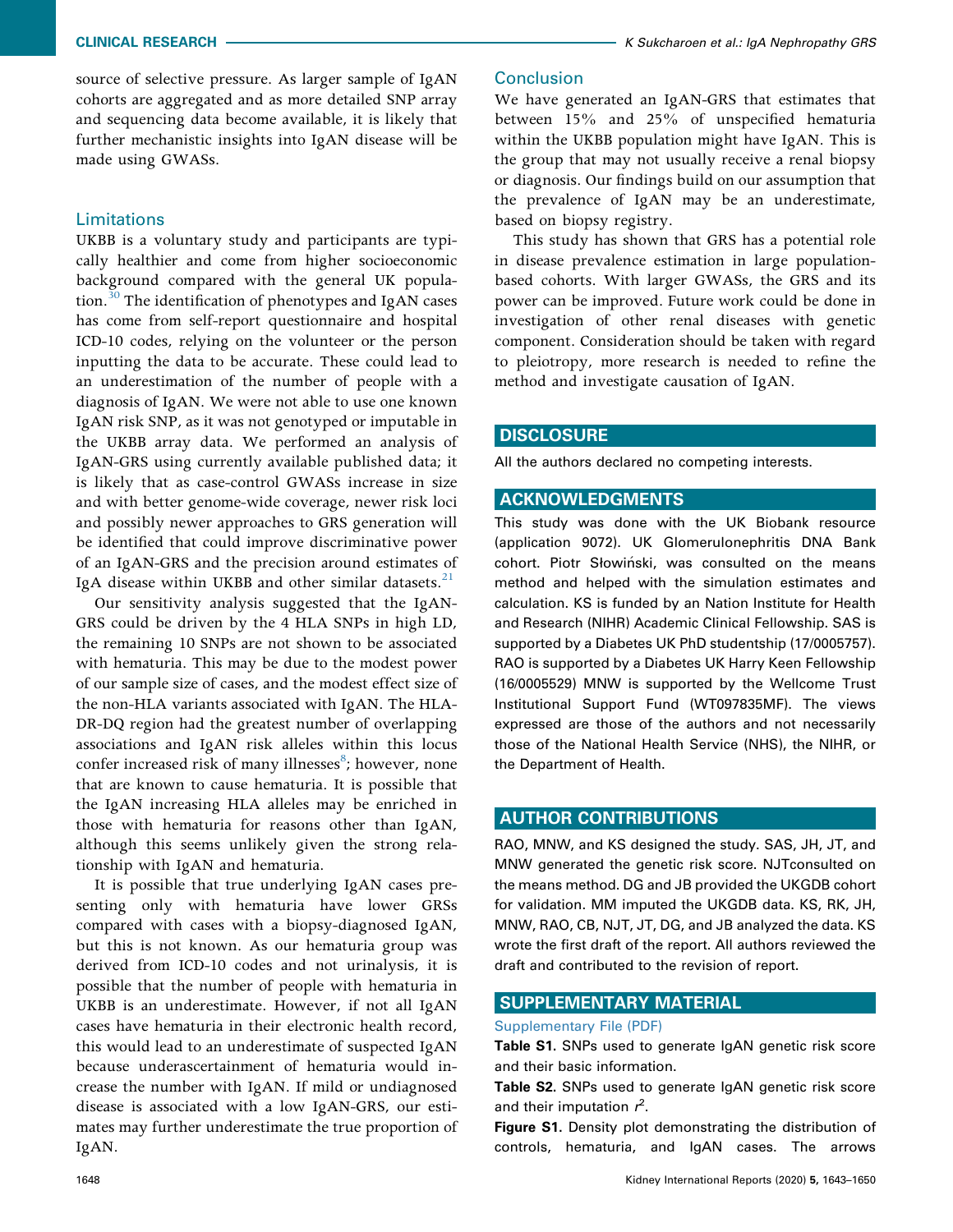demonstrate the use of the means method to calculate the potential IgAN.

Figure S2. Comparison of Earth Mover's Distance (EMD) between distributions; a linear combination of kernel density estimates (KDE) of distributions; a published Excess method and Means methods (mixture population  $\tilde{M}$ ). The reference and the mixture distributions are plotted on the left ( $R_c$ , shaded red,  $R_N$ , shaded blue,  $\tilde{M}$ , shaded gray, respectively). Estimated values of gray, respectively). Estimated values prevalence  $p_c$  and 95% confidence intervals (gray dots and lines with bars at the ends) are plotted on the right. The violin plots show the distribution of the 100,000 estimates of prevalence  $(p'_c)$  in the bootstrap samples. The proportion of individuals with IgAN is shown as a dashed vertical line. Calculations were based on the following participants: noncases UK Biobank, UKGDB IgAN, ICD10 IgAN in UK Biobank.

Figure S3. ROC curve assessing the IgAN-GRS to discriminate IgAN (from UKBB and UKGDB) from UKBB controls. ROC AUC was 0.6 (95% CI 0.57–0.62, P < 0.0001). Figure S4. PCA plots (PC1 V PC2). (A) PC1VPC2 between IgAN cases and controls. (B) PC1VPC2 between UKBB Hematuria and controls. The graphs demonstrate that there were no differences by principal components.

Figure S5. 11 SNP IgAN-GRS. A regenerated 11 SNP score that included 1 of 4 HLA SNPs (with 95% confidence intervals represented by error bars).

Figure S6. 1 SNP IgAN-GRS in difference phenotypes. A regenerated 1 SNP score (with 95% confidence intervals represented by error bars).

# **REFERENCES**

- <span id="page-6-0"></span>1. [Schena F, Nistor I. Epidemiology of IgA nephropathy: a global](http://refhub.elsevier.com/S2468-0249(20)31377-2/sref1) perspective. [Semin Nephrol](http://refhub.elsevier.com/S2468-0249(20)31377-2/sref1). 2018;38:435–442.
- <span id="page-6-1"></span>2. [McGrogan A, Franssen C, de Vries C. The incidence of pri](http://refhub.elsevier.com/S2468-0249(20)31377-2/sref2)[mary glomerulonephritis worldwide: a systematic review of](http://refhub.elsevier.com/S2468-0249(20)31377-2/sref2) the literature. [Nephrol Dial Transplant](http://refhub.elsevier.com/S2468-0249(20)31377-2/sref2). 2010;26:414–430.
- <span id="page-6-2"></span>3. [Donadio J, Grande J. IgA nephropathy.](http://refhub.elsevier.com/S2468-0249(20)31377-2/sref3) N Engl J Med. [2002;347:738](http://refhub.elsevier.com/S2468-0249(20)31377-2/sref3)–748.
- <span id="page-6-3"></span>4. [Barratt J. IgA nephropathy.](http://refhub.elsevier.com/S2468-0249(20)31377-2/sref4) J Am Soc Nephrol. 2005;16:2088-[2097](http://refhub.elsevier.com/S2468-0249(20)31377-2/sref4).
- <span id="page-6-4"></span>5. [Imai E, Yamagata K, Iseki K, et al. Kidney disease screening](http://refhub.elsevier.com/S2468-0249(20)31377-2/sref5) [program in Japan: history, outcome, and perspectives.](http://refhub.elsevier.com/S2468-0249(20)31377-2/sref5) Clin J [Am Soc Nephrol](http://refhub.elsevier.com/S2468-0249(20)31377-2/sref5). 2007;2:1360–1366.
- <span id="page-6-5"></span>6. [Varis J, Rantala I, Pasternack A, et al. Immunoglobulin and](http://refhub.elsevier.com/S2468-0249(20)31377-2/sref6) [complement deposition in glomeruli of 756 subjects who had](http://refhub.elsevier.com/S2468-0249(20)31377-2/sref6) [committed suicide or met with a violent death.](http://refhub.elsevier.com/S2468-0249(20)31377-2/sref6) J Clin Pathol. [1993;46:607](http://refhub.elsevier.com/S2468-0249(20)31377-2/sref6)–610.
- <span id="page-6-6"></span>7. [Suzuki K, Honda K, Tanabe K, et al. Incidence of latent](http://refhub.elsevier.com/S2468-0249(20)31377-2/sref7) [mesangial IgA deposition in renal allograft donors in Japan.](http://refhub.elsevier.com/S2468-0249(20)31377-2/sref7) Kidney Int[. 2003;63:2286](http://refhub.elsevier.com/S2468-0249(20)31377-2/sref7)–2294.
- <span id="page-6-7"></span>8. [Kiryluk K, Li Y, Scolari F, et al. Discovery of new risk loci for](http://refhub.elsevier.com/S2468-0249(20)31377-2/sref8) [IgA nephropathy implicates genes involved in immunity](http://refhub.elsevier.com/S2468-0249(20)31377-2/sref8) [against intestinal pathogens.](http://refhub.elsevier.com/S2468-0249(20)31377-2/sref8) Nat Genet. 2014;46:1187–1196.
- <span id="page-6-8"></span>9. [Thomas N, Jones S, Weedon M, et al. Frequency and](http://refhub.elsevier.com/S2468-0249(20)31377-2/sref9) [phenotype of type 1 diabetes in the](http://refhub.elsevier.com/S2468-0249(20)31377-2/sref9) first six decades of [life: a cross-sectional, genetically strati](http://refhub.elsevier.com/S2468-0249(20)31377-2/sref9)fied survival analysis from UK Biobank. [Lancet Diabetes Endocrinol](http://refhub.elsevier.com/S2468-0249(20)31377-2/sref9). 2018;6: 122–[129.](http://refhub.elsevier.com/S2468-0249(20)31377-2/sref9)
- <span id="page-6-9"></span>10. [Inouye M, Abraham G, Nelson C, et al. Genomic risk predic](http://refhub.elsevier.com/S2468-0249(20)31377-2/sref10)[tion of coronary artery disease in 480,000 adults: implications](http://refhub.elsevier.com/S2468-0249(20)31377-2/sref10) [for primary prevention.](http://refhub.elsevier.com/S2468-0249(20)31377-2/sref10) J Am Coll Cardiol. 2018;72:1883– [1893.](http://refhub.elsevier.com/S2468-0249(20)31377-2/sref10)
- <span id="page-6-10"></span>11. [Sharp S, Rich S, Wood A, et al. Development and standard](http://refhub.elsevier.com/S2468-0249(20)31377-2/sref11)[ization of an improved type 1 diabetes genetic risk score for](http://refhub.elsevier.com/S2468-0249(20)31377-2/sref11) [use in newborn screening and incident diagnosis.](http://refhub.elsevier.com/S2468-0249(20)31377-2/sref11) Diabetes Care[. 2019;42:200](http://refhub.elsevier.com/S2468-0249(20)31377-2/sref11)–207.
- <span id="page-6-11"></span>12. [Wyatt R, Julian B. IgA nephropathy.](http://refhub.elsevier.com/S2468-0249(20)31377-2/sref12) N Engl J Med. 2013;368: [2402](http://refhub.elsevier.com/S2468-0249(20)31377-2/sref12)–2414.
- <span id="page-6-12"></span>13. D'Amico G. Infl[uence of clinical and histological features on](http://refhub.elsevier.com/S2468-0249(20)31377-2/sref13) [actuarial renal survival in adult patients with idiopathic IgA](http://refhub.elsevier.com/S2468-0249(20)31377-2/sref13) [nephropathy, membranous nephropathy, and mem](http://refhub.elsevier.com/S2468-0249(20)31377-2/sref13)[branoproliferative glomerulonephritis: survey of the recent](http://refhub.elsevier.com/S2468-0249(20)31377-2/sref13) literature. [Am J Kidney Dis](http://refhub.elsevier.com/S2468-0249(20)31377-2/sref13). 1992;20:315–323.
- <span id="page-6-13"></span>14. [Gale D, Molyneux K, Wimbury D, et al. Galactosylation of](http://refhub.elsevier.com/S2468-0249(20)31377-2/sref14) [IgA1 is associated with common variation in C1GALT1.](http://refhub.elsevier.com/S2468-0249(20)31377-2/sref14) J Am Soc Nephrol[. 2017;28:2158](http://refhub.elsevier.com/S2468-0249(20)31377-2/sref14)–2166.
- <span id="page-6-14"></span>15. [Das S, Forer L, Schönherr S, et al. Next-generation genotype](http://refhub.elsevier.com/S2468-0249(20)31377-2/sref15) [imputation service and methods.](http://refhub.elsevier.com/S2468-0249(20)31377-2/sref15) Nat Genet. 2016;48:1284–1287.
- <span id="page-6-15"></span>16. [Allen NE, Sudlow C, Peakman T, et al. UK biobank data: come](http://refhub.elsevier.com/S2468-0249(20)31377-2/sref16) and get it. [Science Transl Med](http://refhub.elsevier.com/S2468-0249(20)31377-2/sref16). 2014;6:224ed4.
- <span id="page-6-16"></span>17. [Tyrrell J, Jones S, Beaumont R, et al. Height, body mass in](http://refhub.elsevier.com/S2468-0249(20)31377-2/sref17)[dex, and socioeconomic status: mendelian randomisation](http://refhub.elsevier.com/S2468-0249(20)31377-2/sref17) [study in UK Biobank.](http://refhub.elsevier.com/S2468-0249(20)31377-2/sref17) BMJ. 2016;352:i582.
- <span id="page-6-17"></span>18. Ai Z, Li M, Liu W, et al. Low a[-defensin gene copy number](http://refhub.elsevier.com/S2468-0249(20)31377-2/sref18) [increases the risk for IgA nephropathy and renal dysfunction.](http://refhub.elsevier.com/S2468-0249(20)31377-2/sref18) Sci Transl Med[. 2016;8, 345ra88](http://refhub.elsevier.com/S2468-0249(20)31377-2/sref18)–345ra88.
- <span id="page-6-18"></span>19. [Hüls A, Krämer U, Carlsten C, et al. Comparison of weighting](http://refhub.elsevier.com/S2468-0249(20)31377-2/sref19) [approaches for genetic risk scores in gene-environment](http://refhub.elsevier.com/S2468-0249(20)31377-2/sref19) [interaction studies.](http://refhub.elsevier.com/S2468-0249(20)31377-2/sref19) BMC Genet. 2017;18:115.
- <span id="page-6-19"></span>20. [Dudbridge F. Power and predictive accuracy of polygenic risk](http://refhub.elsevier.com/S2468-0249(20)31377-2/sref20) scores. PLoS Genet[. 2013;9, e1003348.](http://refhub.elsevier.com/S2468-0249(20)31377-2/sref20)
- <span id="page-6-20"></span>21. [Evans BD, Hattersley AT, Jones SE, et al. Estimating popu](http://refhub.elsevier.com/S2468-0249(20)31377-2/sref21)[lation level disease prevalence using genetic risk scores.](http://refhub.elsevier.com/S2468-0249(20)31377-2/sref21) medRxiv[. 2020:20025528](http://refhub.elsevier.com/S2468-0249(20)31377-2/sref21).
- <span id="page-6-21"></span>22. [Kiryluk K, Li Y, Sanna-Cherchi S, et al. Geographic differences](http://refhub.elsevier.com/S2468-0249(20)31377-2/sref22) [in genetic susceptibility to IgA nephropathy: GWAS replica](http://refhub.elsevier.com/S2468-0249(20)31377-2/sref22)[tion study and geospatial risk analysis.](http://refhub.elsevier.com/S2468-0249(20)31377-2/sref22) PLoS Genet. 2012;8, [e1002765](http://refhub.elsevier.com/S2468-0249(20)31377-2/sref22).
- <span id="page-6-22"></span>23. [Evangelou E, Warren H, Mosen-Ansorena D, et al. Genetic](http://refhub.elsevier.com/S2468-0249(20)31377-2/sref23) [analysis of over 1 million people identi](http://refhub.elsevier.com/S2468-0249(20)31377-2/sref23)fies 535 new loci [associated with blood pressure traits.](http://refhub.elsevier.com/S2468-0249(20)31377-2/sref23) Nat Genet. 2018;50: [1412](http://refhub.elsevier.com/S2468-0249(20)31377-2/sref23)–1425.
- <span id="page-6-23"></span>24. [Torkamani A, Wineinger N, Topol E. The personal and clinical](http://refhub.elsevier.com/S2468-0249(20)31377-2/sref24) [utility of polygenic risk scores.](http://refhub.elsevier.com/S2468-0249(20)31377-2/sref24) Nat Rev Genet. 2018;19:581-[590](http://refhub.elsevier.com/S2468-0249(20)31377-2/sref24).
- <span id="page-6-24"></span>25. Khera A, Chaffi[n M, Aragam K, et al. Genome-wide polygenic](http://refhub.elsevier.com/S2468-0249(20)31377-2/sref25) [scores for common diseases identify individuals with risk equiv](http://refhub.elsevier.com/S2468-0249(20)31377-2/sref25)[alent to monogenic mutations.](http://refhub.elsevier.com/S2468-0249(20)31377-2/sref25) Nat Genet. 2018;50:1219–1224.
- <span id="page-6-25"></span>26. [Stower H. Bringing polygenic risk scores to the clinic.](http://refhub.elsevier.com/S2468-0249(20)31377-2/sref26) Nat Med[. 2018;24:1303.](http://refhub.elsevier.com/S2468-0249(20)31377-2/sref26)